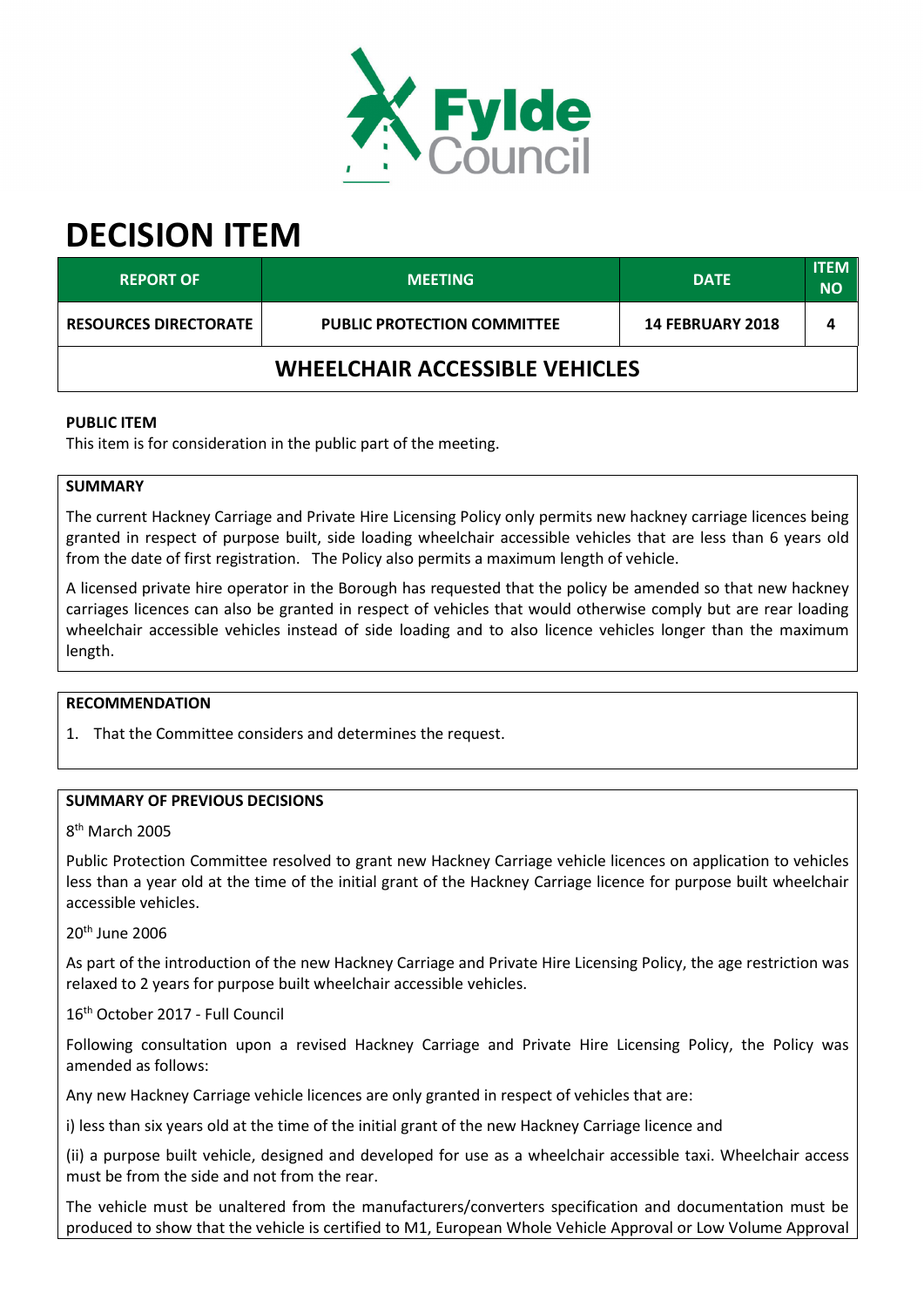standards. Any replacement vehicle must also meet the standard required of such newly licensed hackney carriage vehicles.

| <b>CORPORATE PRIORITIES</b>                                                                         |  |  |
|-----------------------------------------------------------------------------------------------------|--|--|
| Spending your money in the most efficient way to achieve excellent services (Value for Money)       |  |  |
| Delivering the services that customers expect of an excellent council (Clean and Green)             |  |  |
| Working with all partners (Vibrant Economy)                                                         |  |  |
| To make sure Fylde continues to be one of the most desirable places to live (A Great Place to Live) |  |  |
| Promoting Fylde as a great destination to visit (A Great Place to Visit)                            |  |  |

## **REPORT**

1. Correspondence has recently been received from a licensed Private Hire Operator in the Borough as follows:

*Thank you for the earlier call relating to the acceptability of the Ford Journey Plus rear loading Wheelchair accessible vehicle for use as a Hackney Carriage in the Fylde Borough.* 

*As you know we are currently operating X2 Wheelchair accessible Hackney Mini busses, both side loading. Unfortunately, although large vehicles, the side loading is proving very difficult for the Drivers, both of whom have experienced back problems as a result of the "Turn and manoeuvring" of clients, once they have pushed them up the ramp. As you know Kirkham Macs are keen to be able to provide our clients with the best vehicles for this type of specialist travel, but Driver Health also has to be considered.* 

We are keen to explore the possibility of the Licensing Committee members accepting rear loading *vehicles, such as the Ford Journey – details viewable via this link:* 

*https://www.cabdirect.com/wp-content/uploads/2015/10/FordJourney\_June17\_Web.pdf* 

*I feel that the rear loading will eradicate the risk of driver injury and also reduce the journey experience for the client, whilst being loaded/unloaded. We have also asked about larger Mini busses with hydraulic rear tail lifts being able to qualify as new Hackneys with Fylde Council? Unfortunately we are unable to get a vehicle for Councillors to view, but the brochure does give a good representation. I would very much welcome this application being considered by Councillors at their next Licensing meeting.* 

- 2. Members will be aware that a revised Hackney Carriage and Private Hire Licensing Policy was consulted upon and approved during 2017. One area of particular discussion was the provision of wheelchair accessible vehicles (WAV's) and, in an attempt to encourage more WAV's onto the fleet, the policy was relaxed from a maximum age restriction on first application from 2 years to 6 years. The policy specifically requires the vehicles to be side loading and not rear loading (para 5).
- 3. A fare increase has also recently been approved for journeys where between 5 and 8 passengers are being carried where the driver may charge 1.5 times the metered fare. Whilst WAV's are specifically designed to carry wheelchairs, when not doing so they are capable of carrying up to 8 passengers and it is hoped the possibility of the additional charge will encourage more WAV's onto the fleet.
- 4. The reasoning behind the side loading requirement rather than rear loading hackney carriages is simple the licences are issued for hackney carriages which may ply for hire on hackney carriage stands and also respond to bookings. The wheelchair user should be able to access the vehicle from the pavement using the ramps provided. When a vehicle is rear loading, the ramps to the rear can extend some 3 to 4 metres into the road thus presenting challenges for the hackney carriage parked immediately behind which is forced to move, and the passenger is also forced into the road.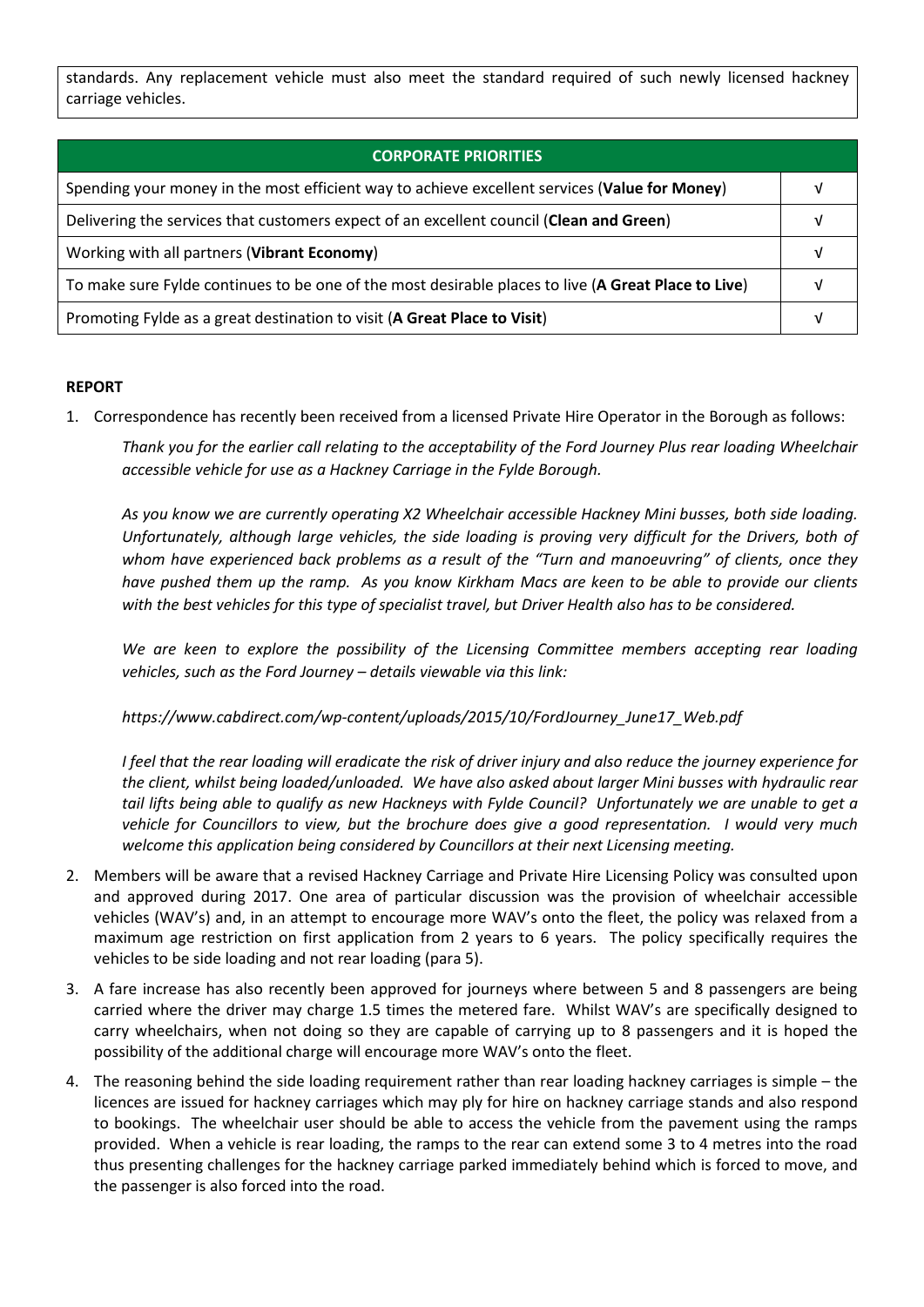- 5. It should be noted there are no similar restrictions for private hire vehicles and suitable side and rear loading vehicles will be licensed accordingly. Whilst the issues of boarding the vehicle from the road will still exist, the vehicle is responding to a booking and will be able to park where it is safe to do so, rather than being restricted to a hackney carriage stand or being hailed on the street.
- 6. When considering the Equality Act, the legislation makes reference to a "reference wheelchair" the size requirements of which are defined in the Public Service Vehicle Accessibility Regulations 2000 as shown below:



A purpose built wheelchair accessible vehicle will be capable of conveying reference wheelchairs and their user, without the user having to leave the chair.

- 7. It is of concern that the operator refers to the drivers experiencing back problems. However, rather than consider this as a reason to move to rear loading vehicles, it is suggested that the Licensing team look to provide some form of manual handling training for the drivers. The licensing team has not been requested to issue any Exemption certificates for drivers suffering from such issues.
- 8. The request also includes an enquiry regarding the possibility of licensing additional large vehicles with hydraulic ramps as hackney carriages. In addition to the concern already identified regarding rear loading, the Policy suggests that the maximum length of a hackney carriage should be 18'/5.5m. When rank spaces are designed, it is done so assuming the average car length to be approximately 5.5m and the number of spaces is calculated accordingly. To licence longer vehicles as Hackney Carriages has the potential to have a negative impact on the number of rank spaces available.
- 9. For the information of the Committee, following the amendment of the Policy In October 2017, an additional WAV has been licensed bringing the total number of WAVs to 7 out of a fleet of 103 hackney carriages. The number of queries regarding the licensing of WAV's has increased following the policy amendment and officers feel that any further amendment to the policy should be delayed until there has been an opportunity to fully assess the impact of the relaxation. It should also be noted that whilst the policy does not allow for the licensing of rear loading vehicles as hackney carriages, the rear loading restrictions do not apply to private hire vehicles and such vehicles would be licensed accordingly provided it satisfied the application requirements.
- 10. The Committee is therefore requested to consider the report and determine the request.